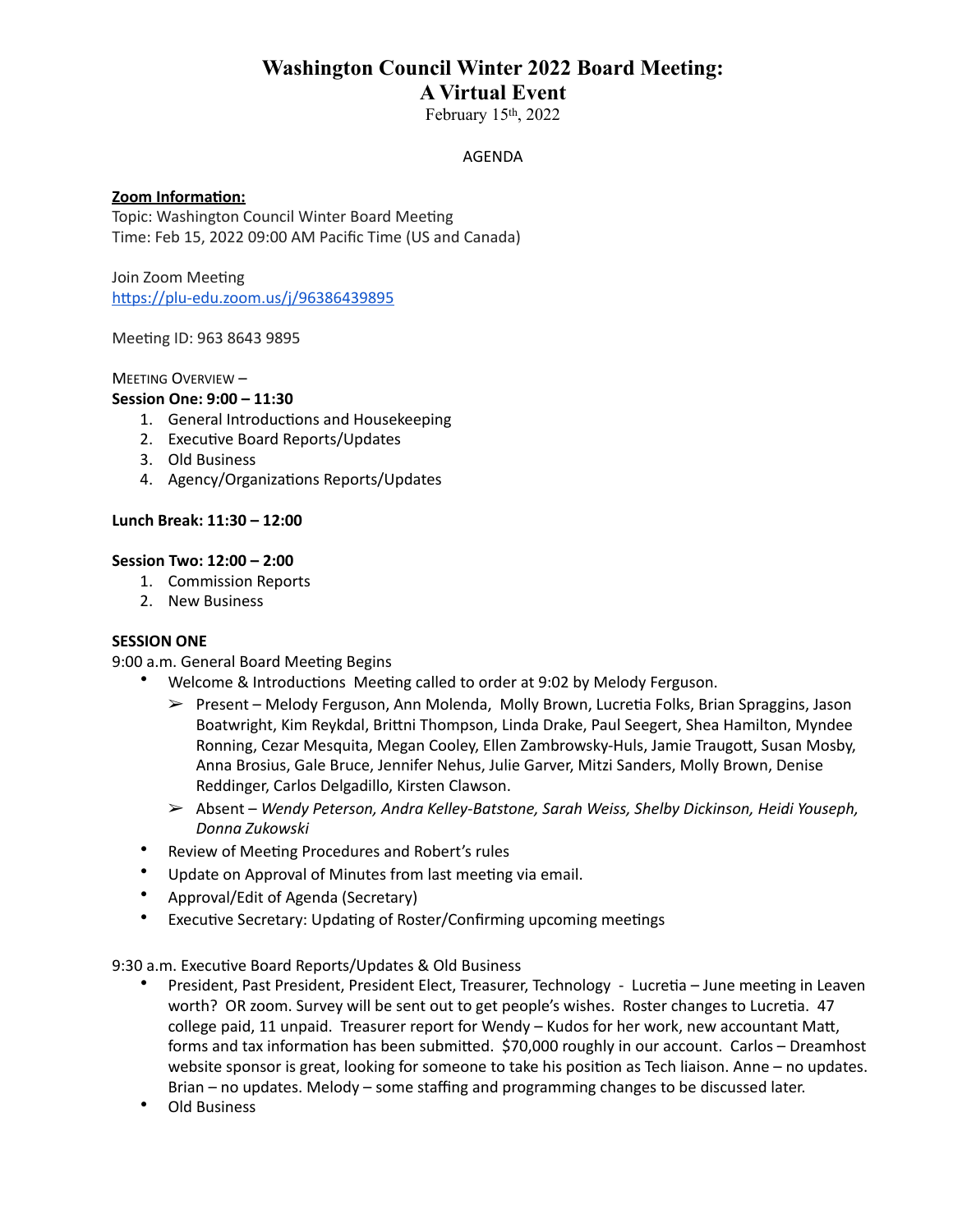## **Washington Council Winter 2022 Board Meeting: A Virtual Event**

February 15th, 2022

10:00 a.m. Agency/Organization Reports/Updates

- Washington School Counselor Association (WSCA) – *Denise Reddinger -see handouts*
- Association of Washington School Principals (AWSP) – *Andra Kelley-Batstone absent*
- Washington Student Achievement Council (WSAC) – *Sarah Weiss absent*
- Office of the Superintendent of Public Instruction (OSPI) *Brittni Thompson and Kim Reykdal* see *handouts*
- State Board of Education (SBE) *Linda Drake* see handouts
- State Board for Community and Technical Colleges (SBCTC) *Jamie Traugott* see handout
- Council of Presidents (COP) – *Julie Garver see handouts*
- Independent Colleges of Washington (ICW) Shea Hamilton see handouts
- Washington Financial Aid Association (WFAA) – *Anne Brosius – see handouts*

## $BREAK$   $11:30 - 12:00$

## **SESSION TWO**

12:00 p.m. Commission Reports

- Commission on High School/College Tours and Fairs
	- $\triangleright$  College Planning Day (High School) Melody needs to be re-evaluated, transition?
	- $\triangleright$  College Exploration Day (8th grade) Mitzi/Melody needs to be re-evaluated, students trust students voice of them? All virtual tours in one location?
	- $\triangleright$  Transfer Student Fairs (CTC) Myndee may need re-evaluated?
- Commission on Publications and Communications Paul see handout Kaylynn new contact- PDF printing options discussed.
- Commission on Counselor Workshops
	- $\triangleright$  Fall High School Counselor Workshops Megan virtual or in person?
	- $\triangleright$  Transfer Advisers Workshop
- Commission on Inter-College Relations (ICRC)
- Commission on Diversity and Equity
- Commission on Dual Credit Options
- Commission on General Membership
- Notes (After Susan had to leave taken by Brian Spraggins): Feb 15, 2022
- **Diversity/Equity** Jennifer Nehus, Brian Spraggins, Erin Hays conversed over the fall, deconstructing the mission of the Commission and the WA Council to determine how best to structure the Commission's work.
- **Dual Credit**  No report at this time but Gail Bruce asked: "How can we partner with other groups around enrollment issues?" (2-year/4-year institutions) The question was posed to the group. The concern surrounded decreasing enrollments across the state (2-year/4-year institutions). How can WA Council be a part of the solution?
- **Membership** Susan had to step away from the meeting, so we did not have a full update in Membership. Melody shared: K-12 positions are full; CTC roles have improved (Jason Boatwright being the most recent); the BI roles are in need of filling (ideally from the private/ independent school sector).